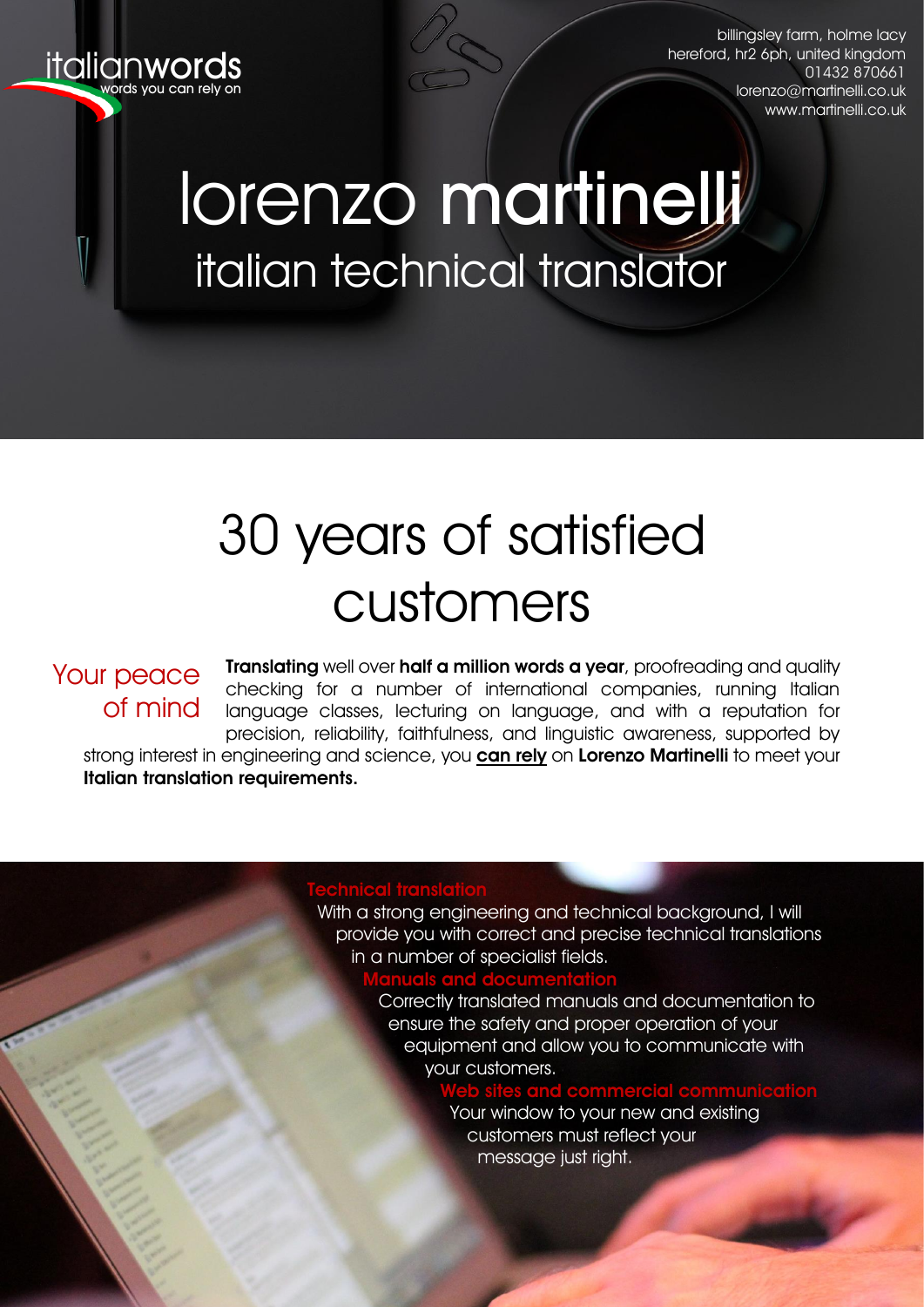# Language, engineering, and involvement

### A short bio

I was born in Italy in the late 50s, trained as an electrical engineer at the Electrotechnical Engineering College in Genoa (Italy) but soon took an interest to languages and communications as I worked for international organizations and charities, travelling extensively in Latin America and Europe. During

this period, I re-trained as a translator and completed a postgrad-level

translation course in Italy.

I have been involved in **translation, localization, internationalization**, publication for international audiences, training and tuition for 30 years.

During the course of my career, I have **translated several million words of text**, I have managed translation departments to high standards, I was a **partner** of an important Italian translation company for several years, and I have been involved with the lexicographical update and revision of a popular Italian/English Dictionary.

I strongly believe in **Continued Professional Development**, and I continue to make time to specialise and learn through both formal and informal education programmes.

And, yes, to ensure quality and reliability, I work with the main Computer Assisted Translation (CAT) tools, and in most electronic formats.

## Words you can rely on

does not only refer to my translations.

It is the underlying essence of my relation with my clients: Honest, straightforward, and trustworthy.

For this reason,

- I will endeavour to offer you a high quality and reliable service.
- I will only accept assignments when I am confident that I am competent in the subject matter and able to complete them by a mutually **agreed due date**.
- I will respect the confidentiality and privacy of the information contained in the documents that I translate, as required by law.
- I will endeavour to always treat my clients with integrity, correctly, honestly, honourably and sincerely.
- If I promise, I will do all that I can to fulfil my promise, and will endeavour to let you know as soon as possible if force majeure or unexpected events prevent me.

I believe that an **ethical approach** to my business is essential.

For this reason, I will not translate material which advocates violence and abuse, exploitation of the poor and the vulnerable, or that is at odds with the basic tenets of respect and care for all living creatures and the earth. I believe that working for a peaceful, fairer, just, and more compassionate society is essential and we have chosen to work with and support local and international initiatives and Charities that are actively trying to make a better world.